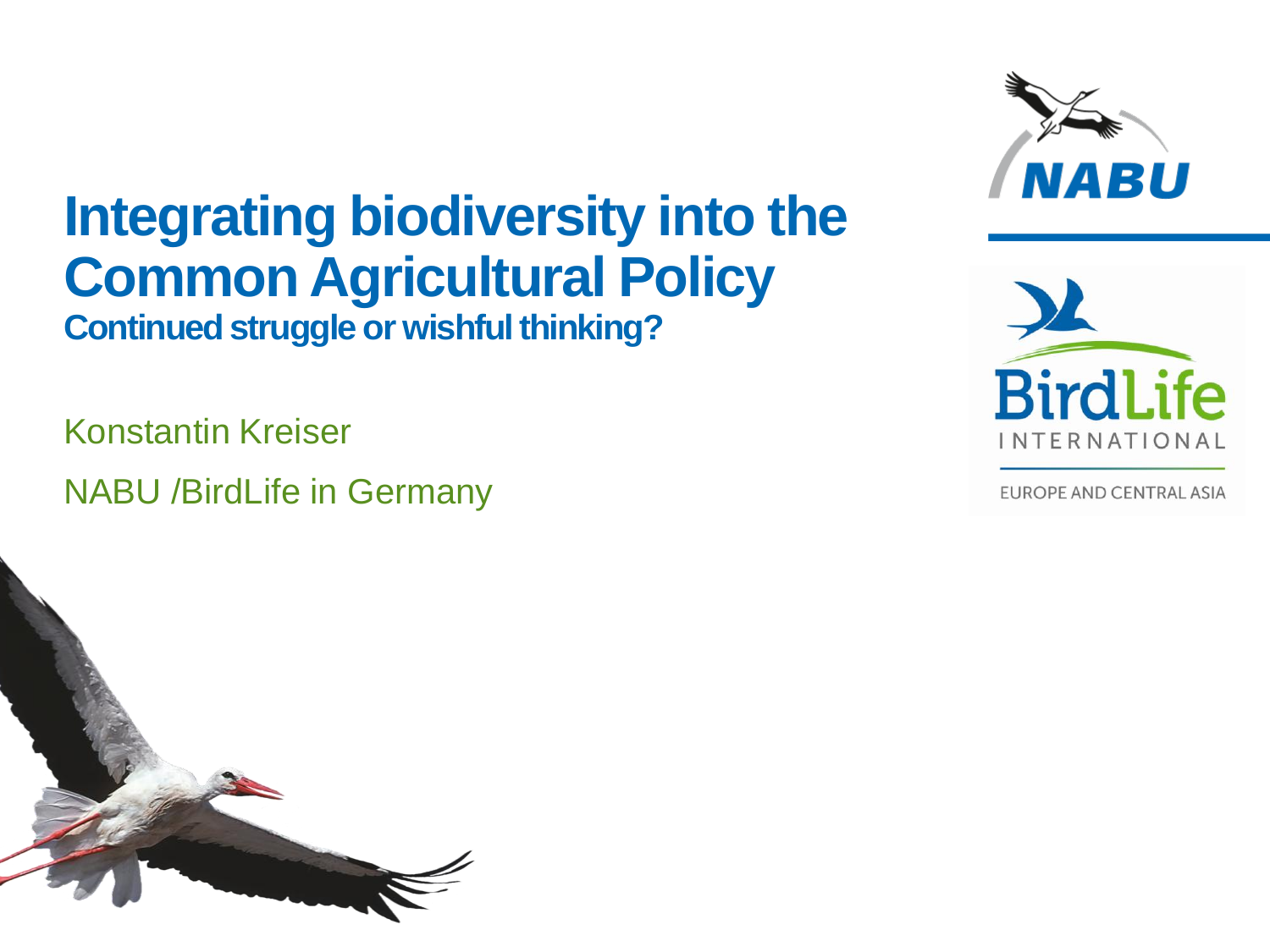## **Content**

- 1) Planet-farming-biodiversity
- 2) Disaster facts
- 3) Commitments: Where we started in 2010
- 4) The CAP and the EU Nature Directives
- 5) The tragedy of the last CAP reform
- 6) Pesticides
- 7) A silver lining
- 8) Action: What needs to happen until and beyond 2020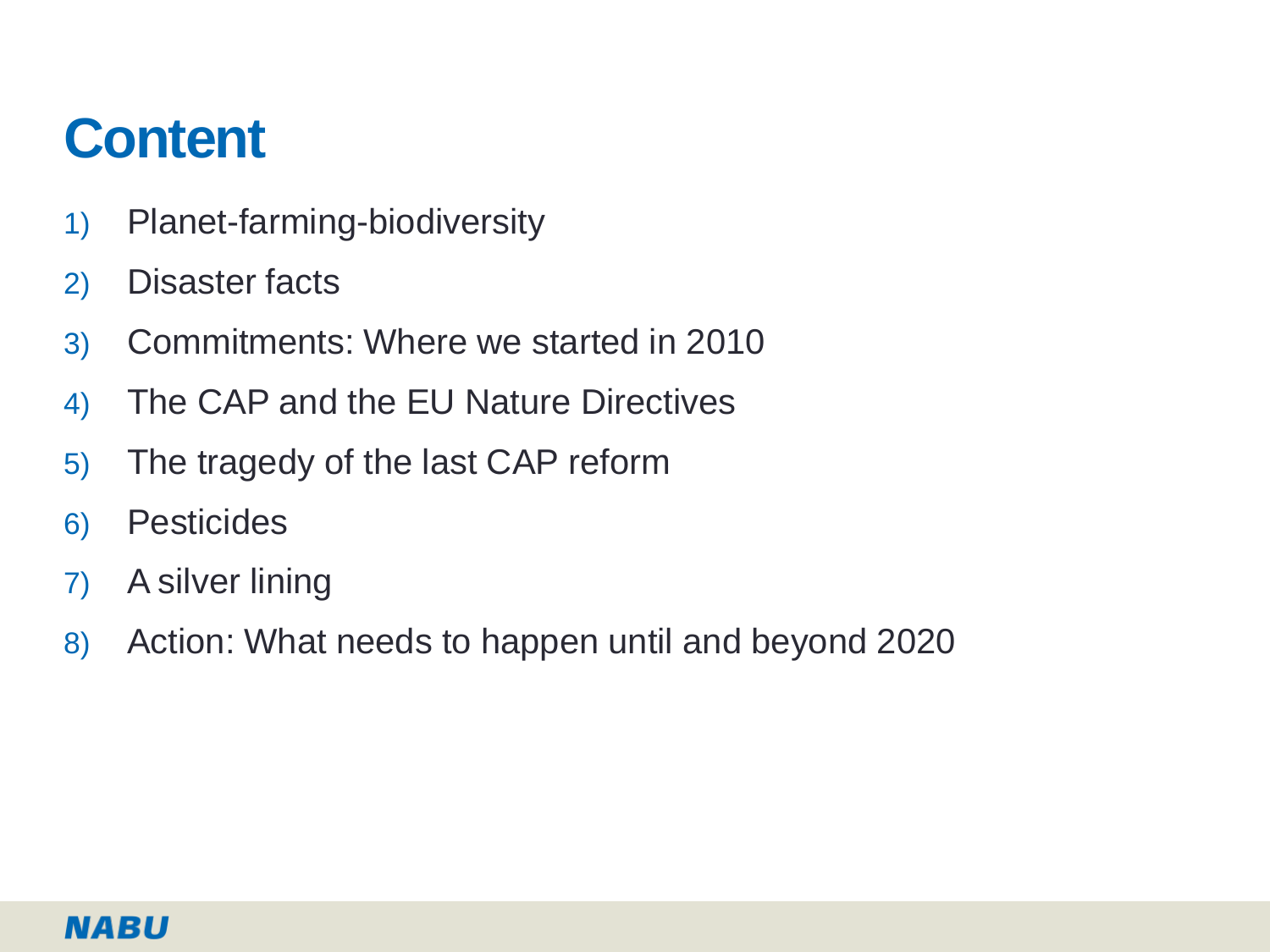

"Planetary Boundaries 2015" by Ninjatacoshell - This file was derived from: Globe.svg. Licensed under CC BY-SA 4.0 via Wikimedia Commons //Rockström *et al*. 2009 and Steffen *et al*. 2015.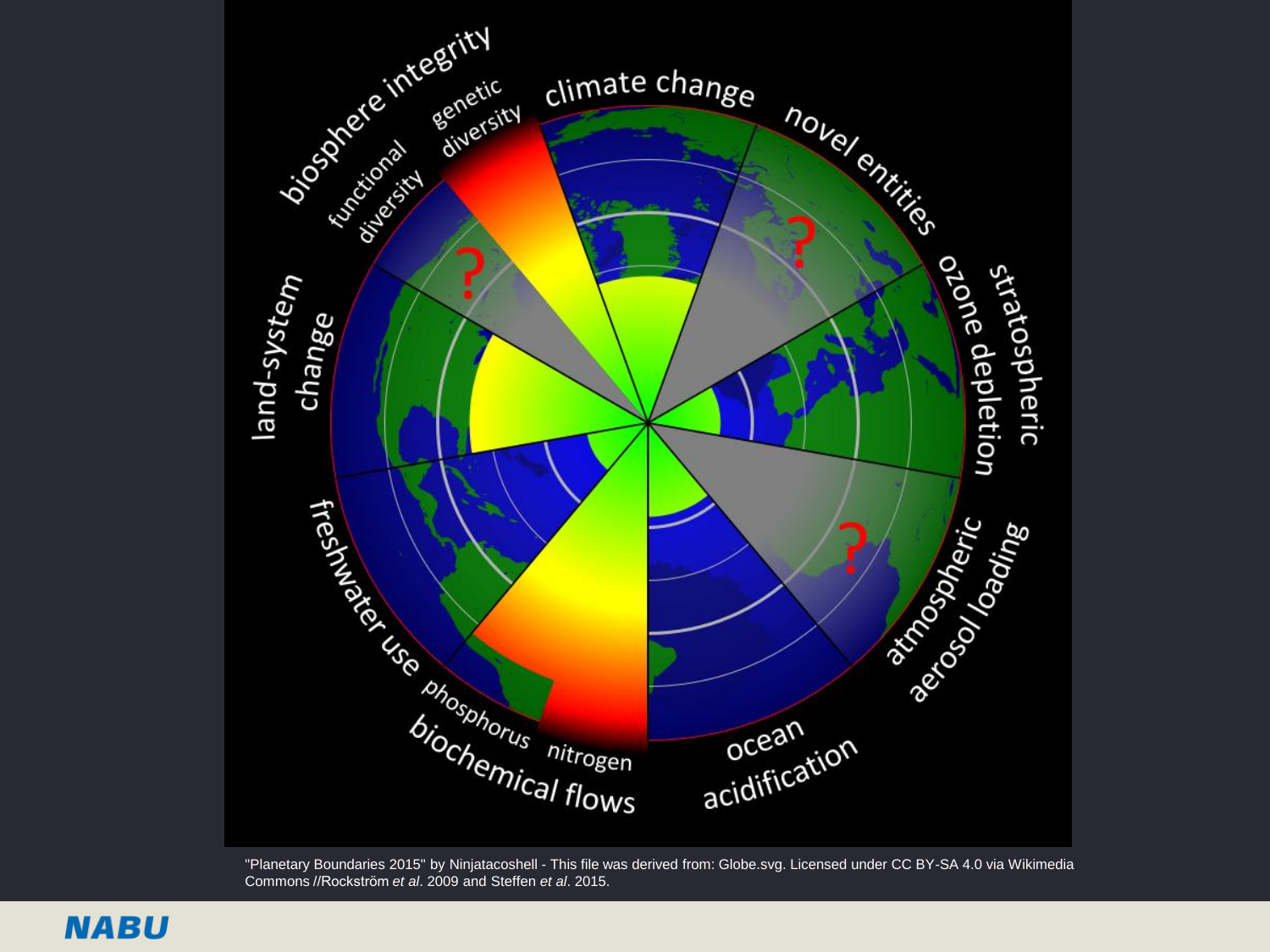# **Agriculture in the EU**

- Agriculture: 47% of EU land area
- 12 million farmers
- 7% of all jobs (farming + food sector), generating 6% of GDP
- EU leading exporter of agricultural products
- **Trends:** 
	- 1990-2010: number of farmers halved
	- $\triangleright$  Productivity increased significantly (intensification & specialisation)
	- $\triangleright$  Average farm size growing (15ha), but still primarily on small family holdings



**FARMERS: WHEAT YIELDS IN THE ORIGINAL SIX MEMBER STATES** 



Yield in tonnes per hectare. Source: European Commission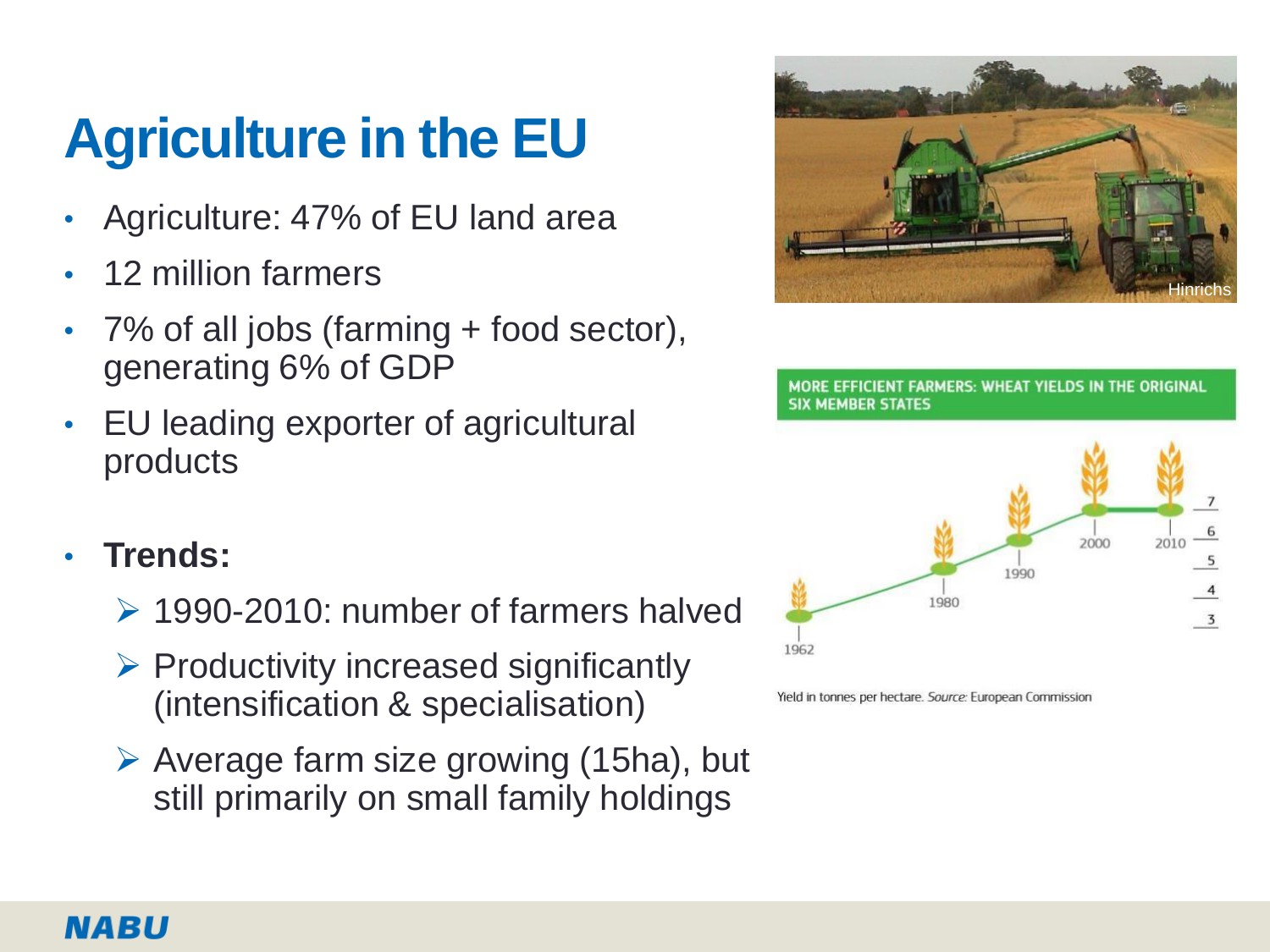# **Agriculture...**

- **has a key role in producing public goods** (landscapes, farmland biodiversity, climate stability, resilience to flooding, drought and fire)
- **allowed many species to come to Europe in the last millennia**
- **can put huge pressure on environment**  (soil depletion, water shortages and pollution, loss of biodiversity and landscape features)

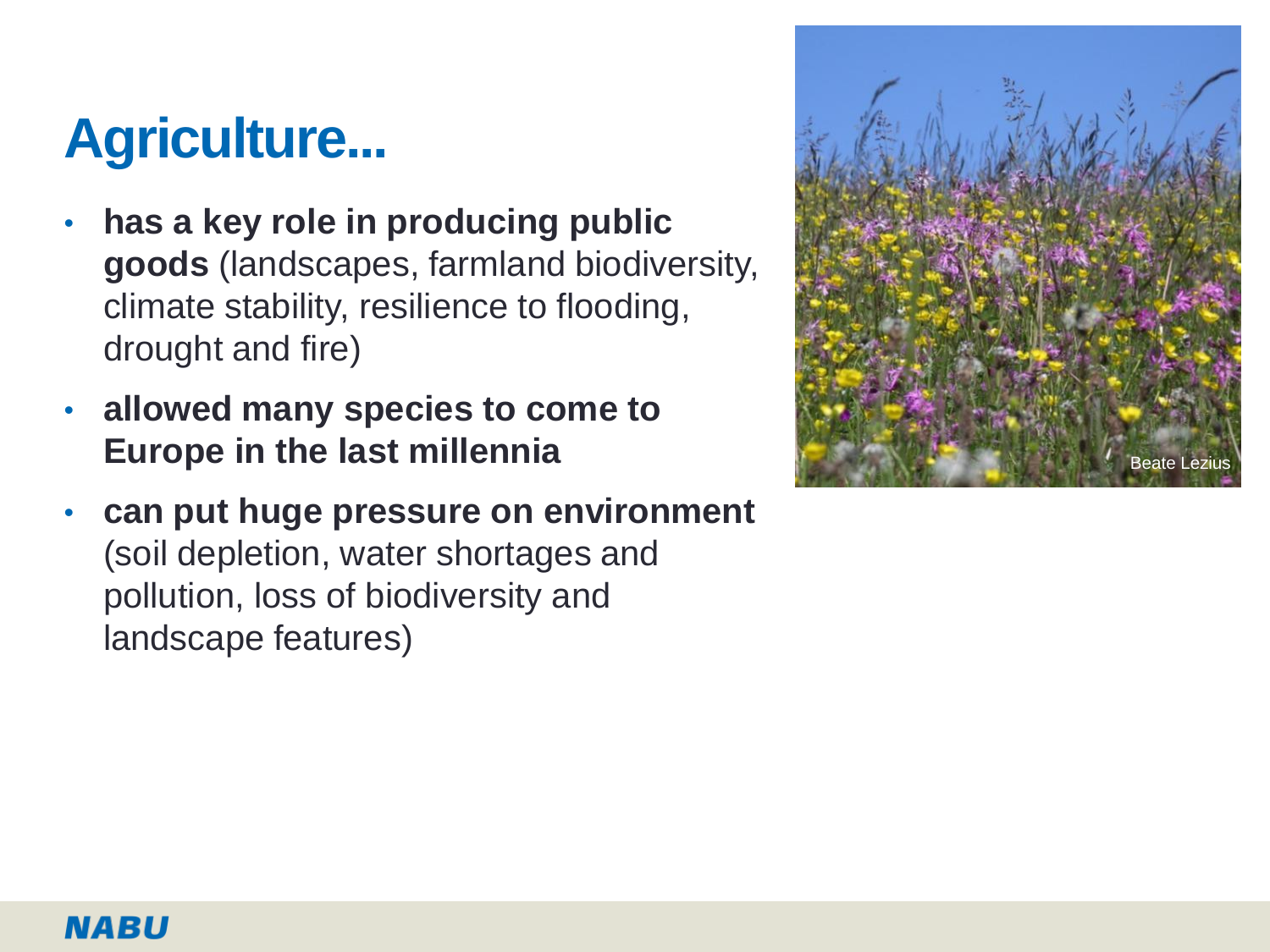# **Disaster facts**

EU State of Nature Report 2015

### **Status**

- 64% of grassland species (non-birds) and 86% of grassland habitats unfavourable
- 70% of cropland species (non-birds) unfavourable

### **Trends 1980 - 2012**

- Grassland habitats: massive deterioration
- Common farmland birds and grassland butterflies: approx. **- 50%**
- Black-tailed Godwit: **- 37% (DE -75%)**
- Turtle Dove **- 77% (UK - 95%)**
- Skylark **- 51%**
- Lapwing **- 60% (DE - 75%)**





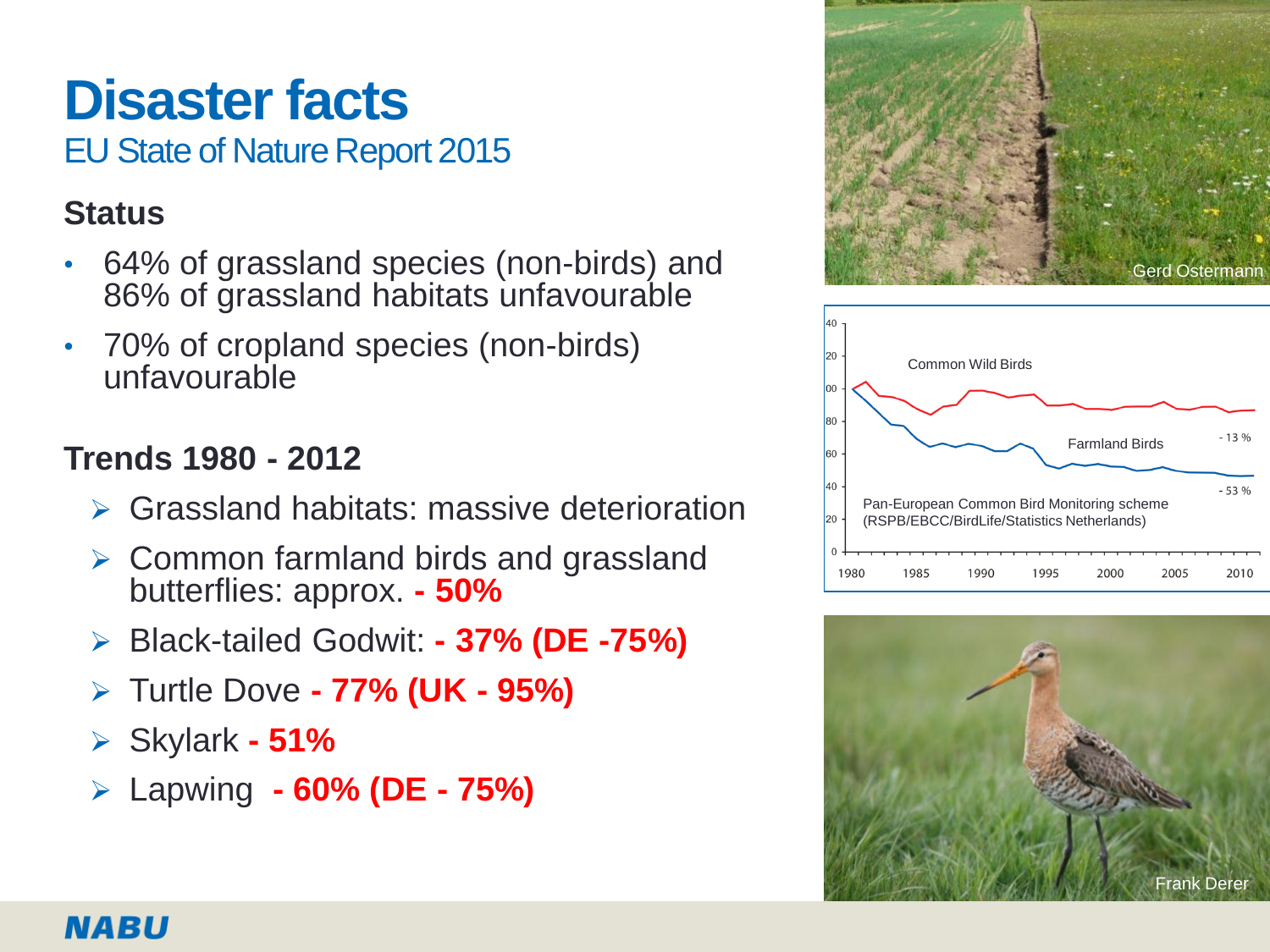# **Disaster facts**

The insect crisis

### **EU Red List of Bees**

- $\geq 9.1$  % of species threatened with extinction (30% of these endemic to Europe)
- $\triangleright$  Trends for 80% of species unknown

### **Local studies Western Germany**

- Locally now around 60% of bumblebees and butterfly species extinct
- $\triangleright$  Biomass of flying insects declined by 70-80% in 25 years
- **A major ecological disaster seems to be underway, and agriculture is in the middle of it.**

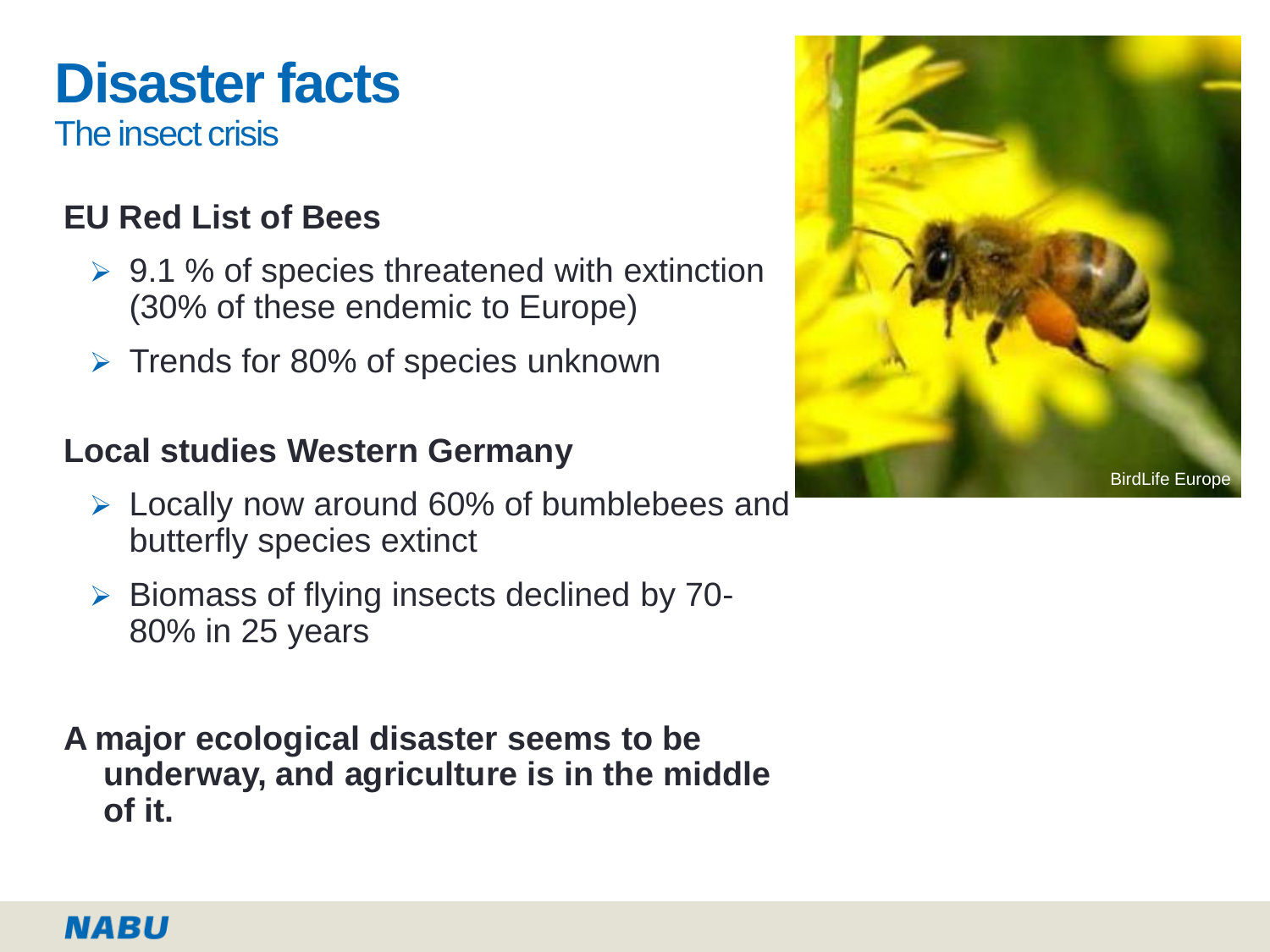## **Disaster facts**

## **Agriculture is the greatest threat to EU biodiversity!**

- "modification of cultivation practices"
- "abandonment of pastoral systems"
- "fertilization and pesticides"
- "set-aside measures abandoned"



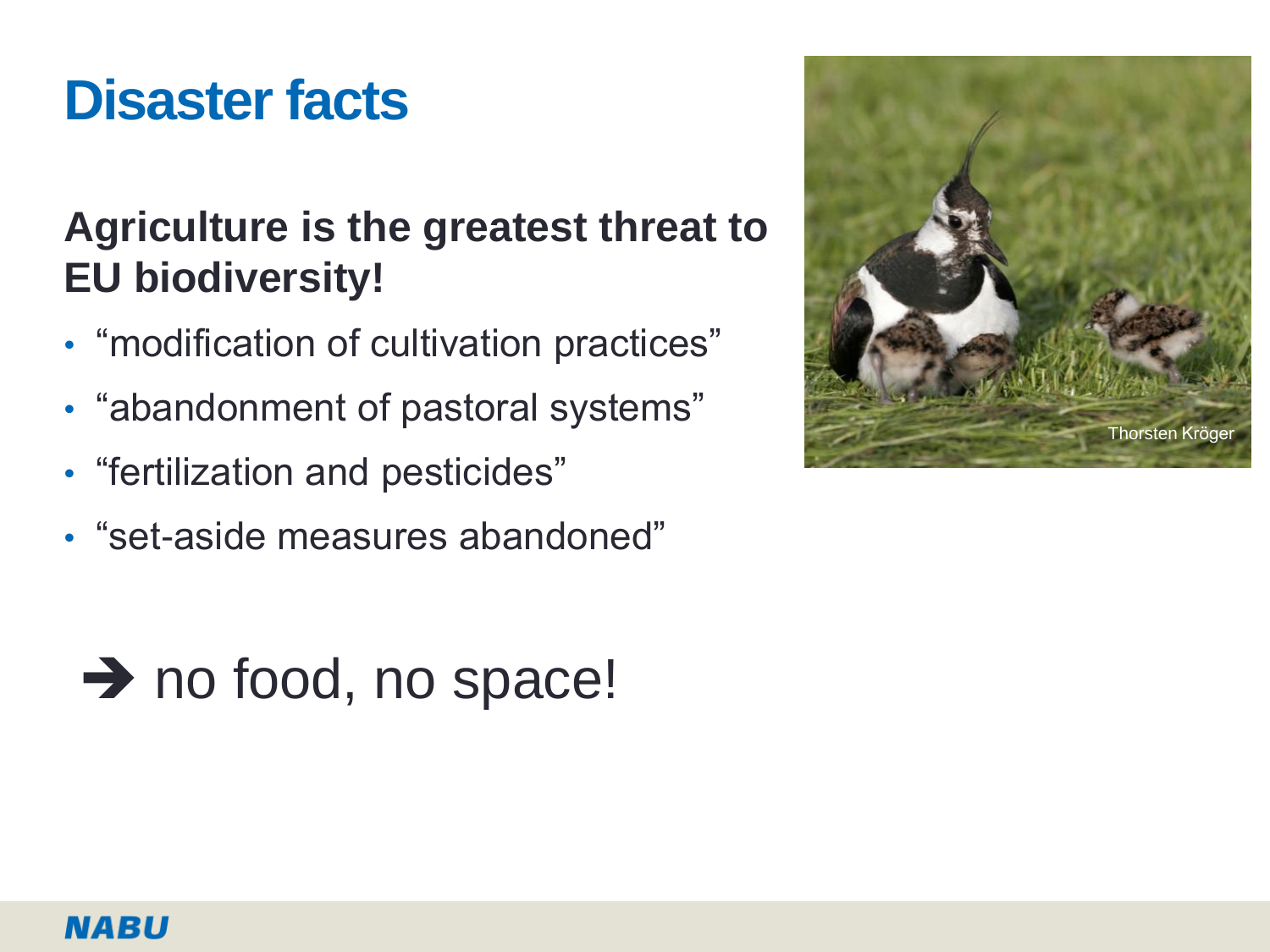# **Commitments: where we started in 2010**



## **UN CBD – Aichi Targets for 2020**

3) **… incentives, including subsidies, harmful to biodiversity are eliminated, phased out or reformed** in order to minimize or avoid negative impacts, and positive incentives for the conservation and sustainable use of biodiversity are developed and applied, …

7) … **areas under agriculture** … are managed sustainably, ensuring conservation of biodiversity.

8) …. **pollution, including from excess nutrients**, has been brought to levels that are not detrimental to ecosystem function and biodiversity.

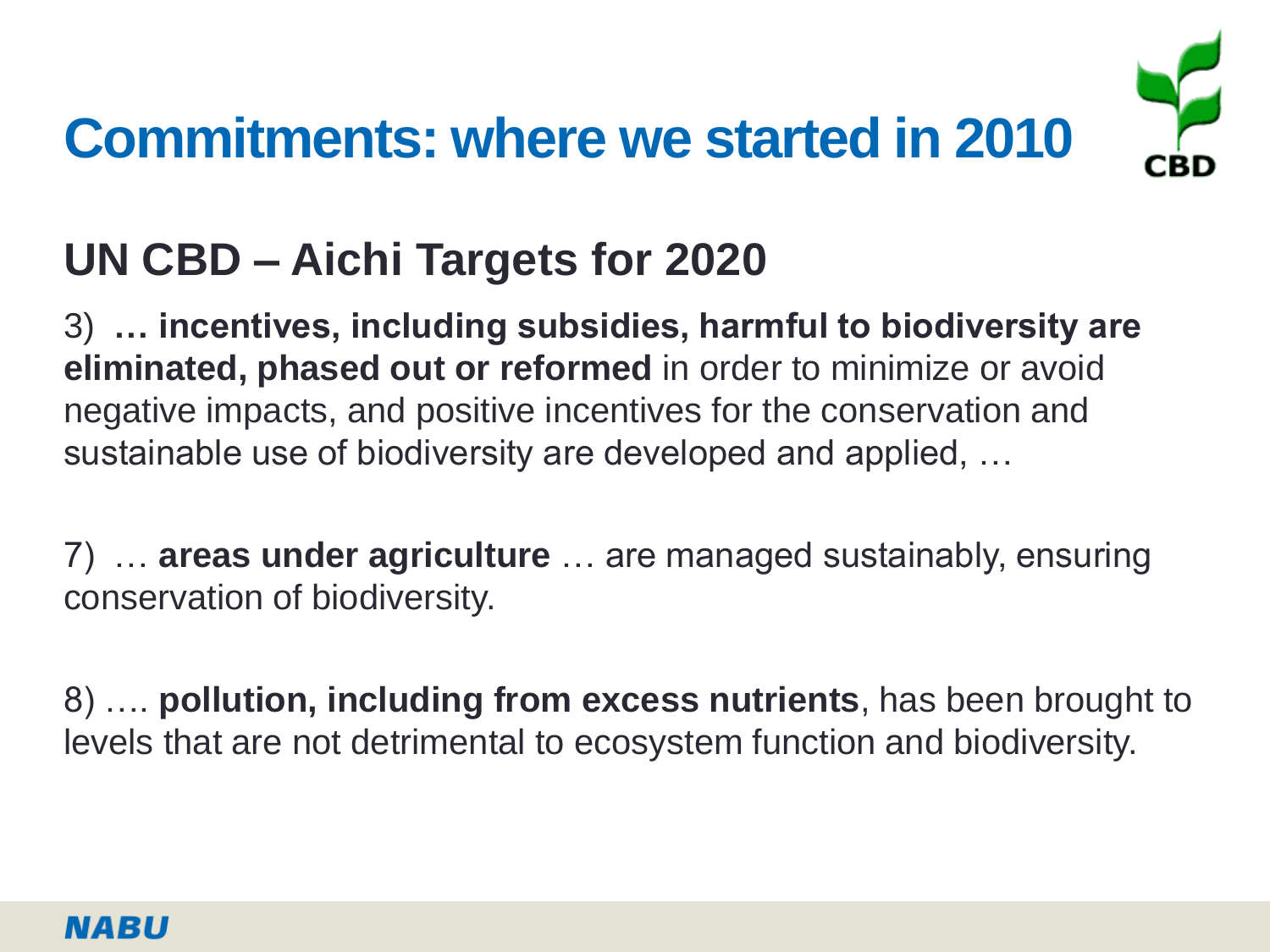## **Commitments: where we started in 2010**



## **EU 2020 Biodiversity Strategy**

Target 1: fully implement and finance the **EU Nature Directives**

Target 3: "…maximise areas under agriculture across grasslands, arable land and permanent crops that are covered by **biodiversity-related measures under the CAP**

Action 8: "Enhance **direct payments for environmental public goods** in the CAP"

Action 9 "Better target **Rural Development** to biodiversity conservation"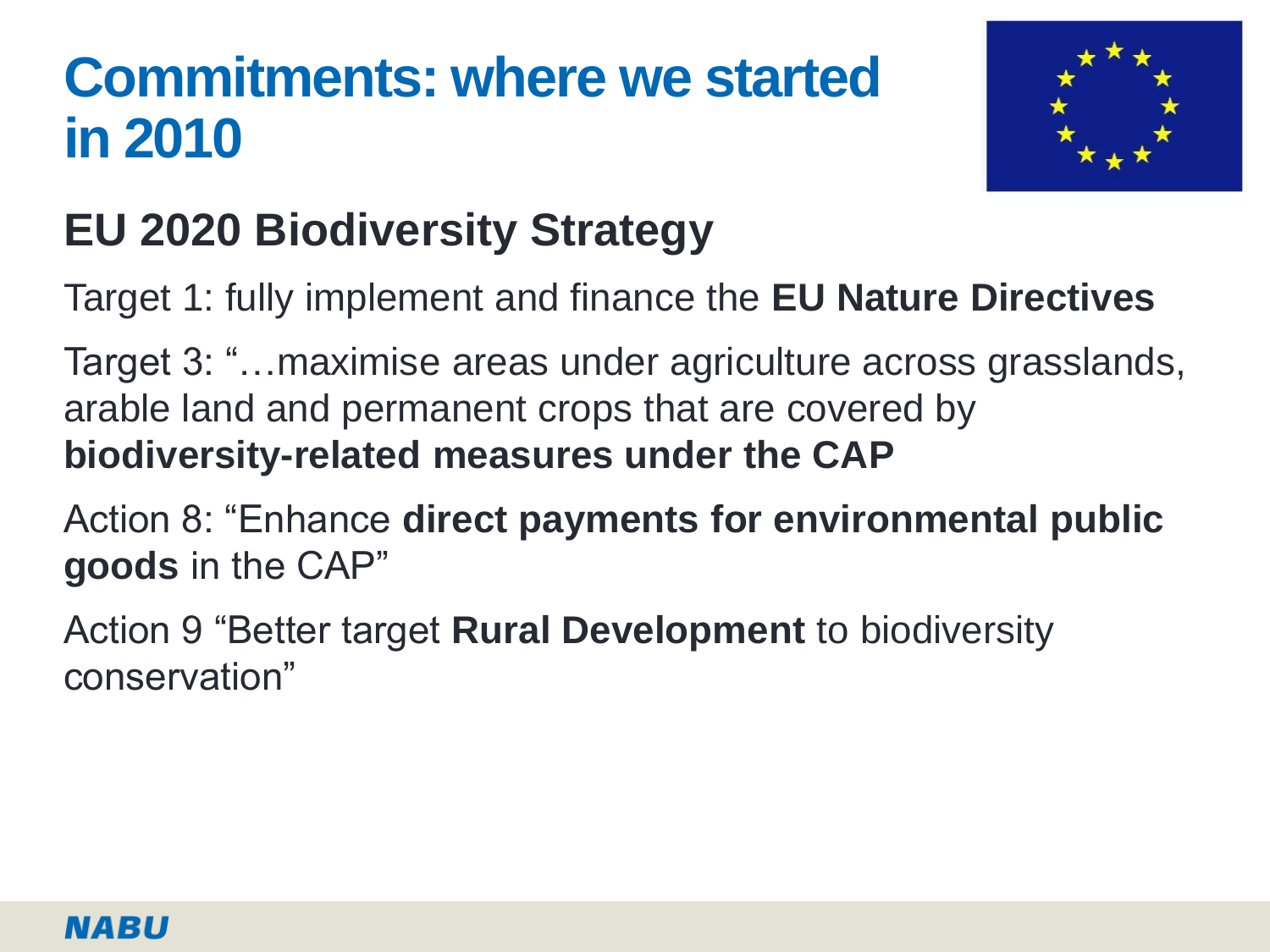## **The EU Nature Directives and the CAP**

- **Achieving and maintaining favourable conservation status**
- Securing **habitats** and protecting **species** across the landscape
- Protecting and managing **Natura 2000** sites
- **Financing Natura 2000** (Rural Development, 2<sup>nd</sup> Pillar, main source of funding in many Member States)

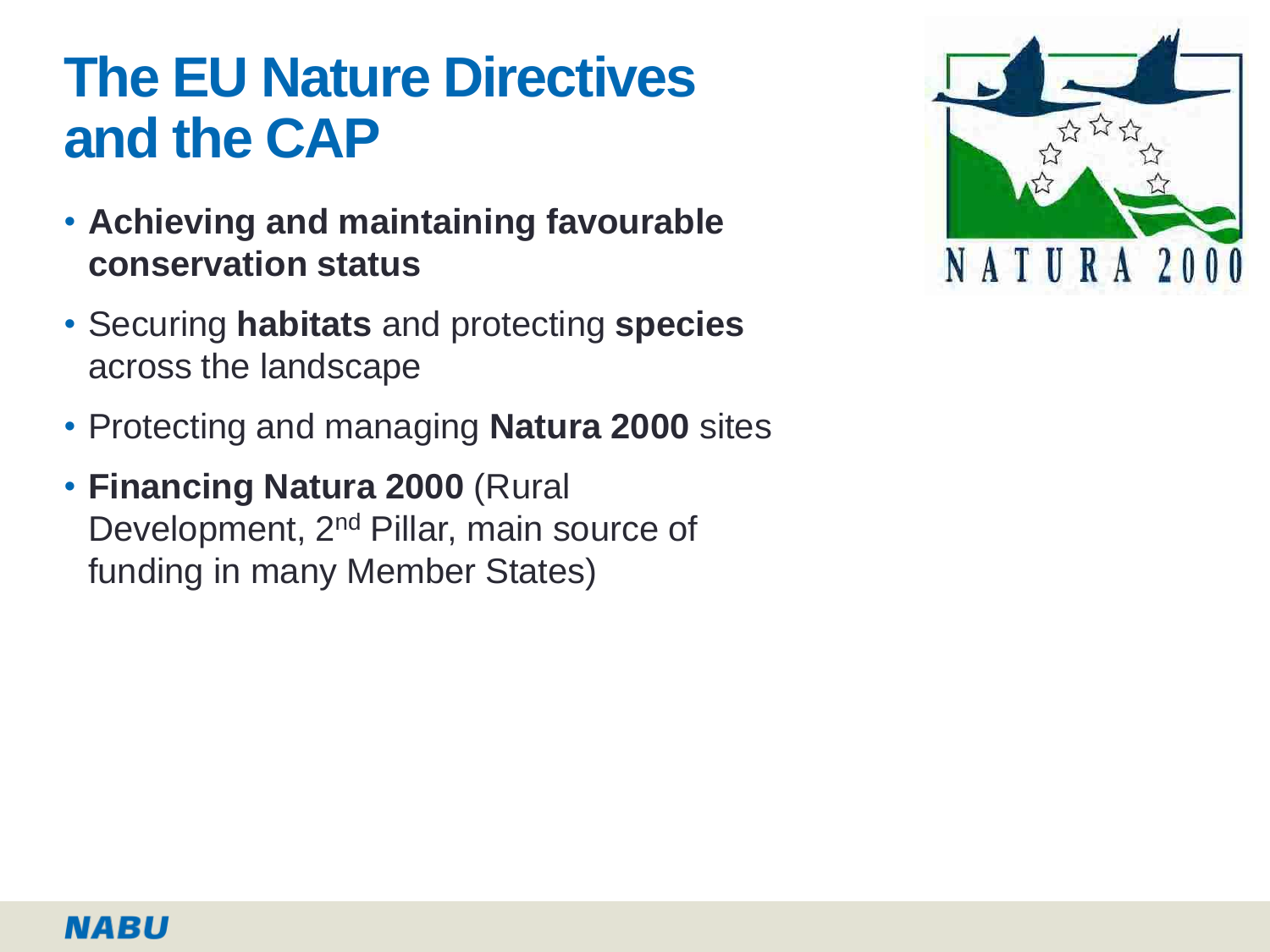## **The tragedy of the CAP Reform: 1st Pillar**

*Direct payments should reward & incentivize the delivery of environmental public goods*

### **By 2014 Council and European Parliament had emptied an unambitious Commission proposal of any meaningful content for biodiversity**

- $\geq$  89% of farmers exempted from 5% EFA condition;
- $\triangleright$  EFAs open for pesticides and fertilizers;
- $\triangleright$  Most of arable farmers exempted from crop rotation
- $\triangleright$  Not all grasslands in Natura 2000 area are protected as environmentally sensitive

Pe'er G., Dicks L.V., Visconti P. et al (2014). **EU agricultural reform fails on biodiversity.** Science 2014 6188 (344) pp. 1090-1092.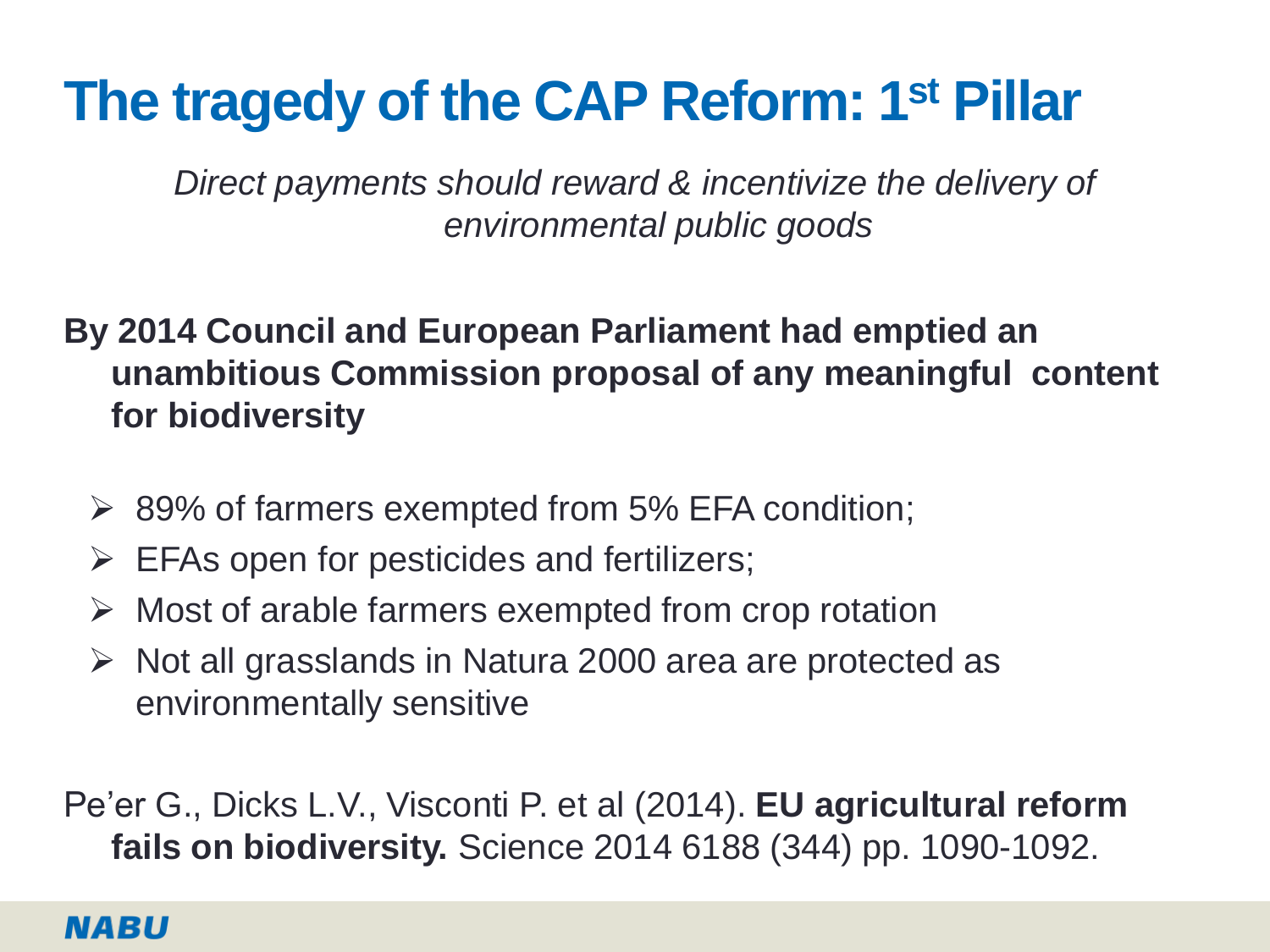# **The tragedy of the CAP reform: 2nd Pillar**

*The Commission and Member States will provide the necessary funds and incentives for Natura 2000, including through EU funding instruments, under the next multiannual financial framework.* 

- **Financial cuts to the Rural Development funds**
- **Member States allowed to move funds from Pillar 2 to Pillar 1**
- **"Greening" does NOT provide a "lifted baseline"**

 **Rural Development Programmes (1/3 adopted): moving away from targeted biodiversity funding**

- Many options exist, but agri-environment budgets massively reduced, especially for targeted biodiversity schemes (e.g. FI, PL, EE, LV, DE, ...)
- EU controllability demands support trend to "broad and shallow" schemes
- Decades of conservation work at risk if schemes become unattractive for farmers (e.g. Emilia Romagna, Italy)
- Positive exceptions exist, e.g. Austria
- Lacking advisory services block undermine targeted schemes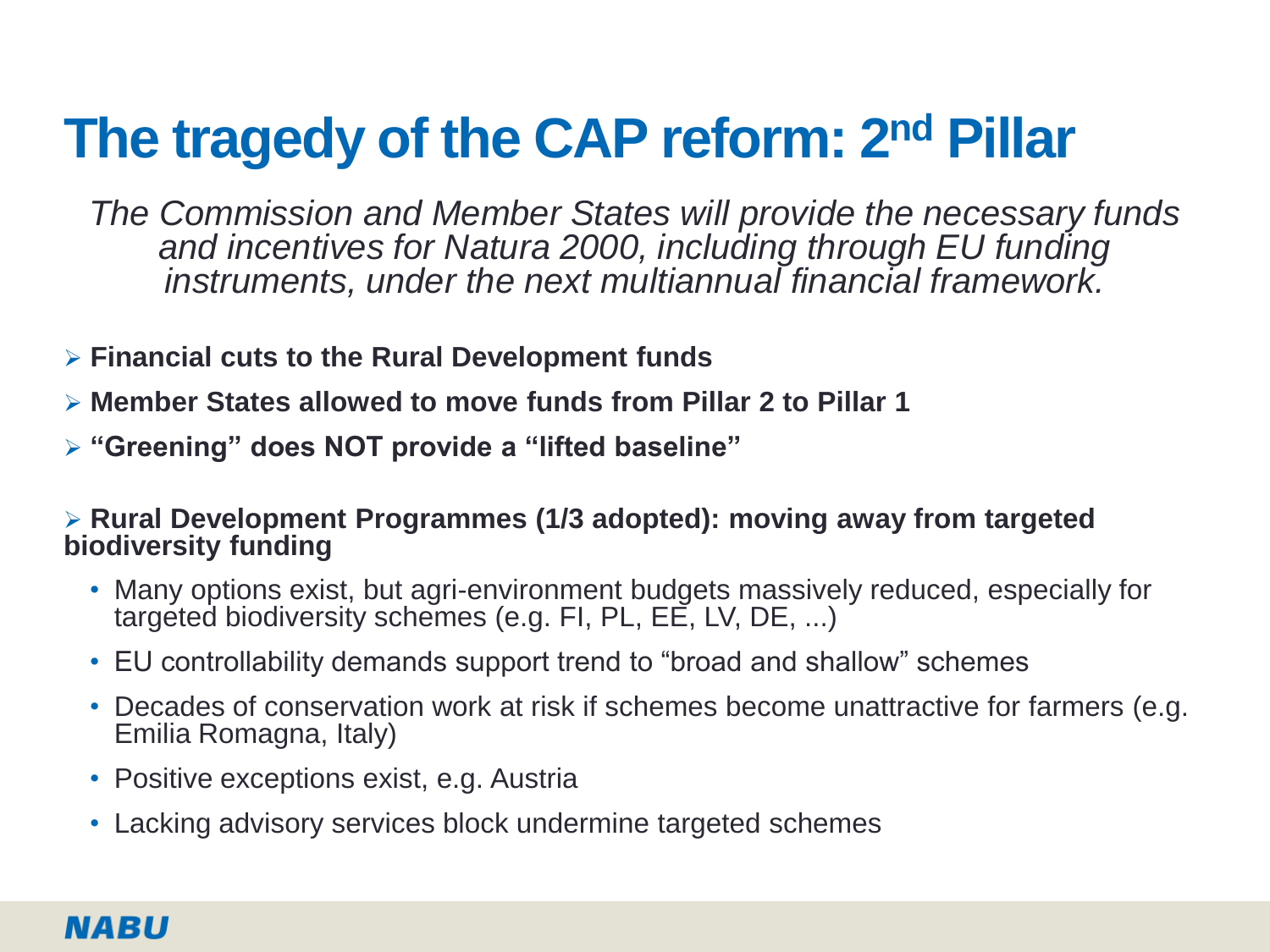## **Pesticides**

 $\triangleright$  Likely key reason for collapsing farmland insects and bird populations



- $\triangleright$  So far little willingness of Member States to agree on standards for Integrated Pest Management  $\rightarrow$  public support given to questionable farming systems
- ▶ 2014 CAP reform missed opportunity for progress on pesticides
	- more support to organic farming
	- no pesticides in Ecological Focus Areas
	- Integrated Pest Management as condition for direct payments

**... but it did not happen...**

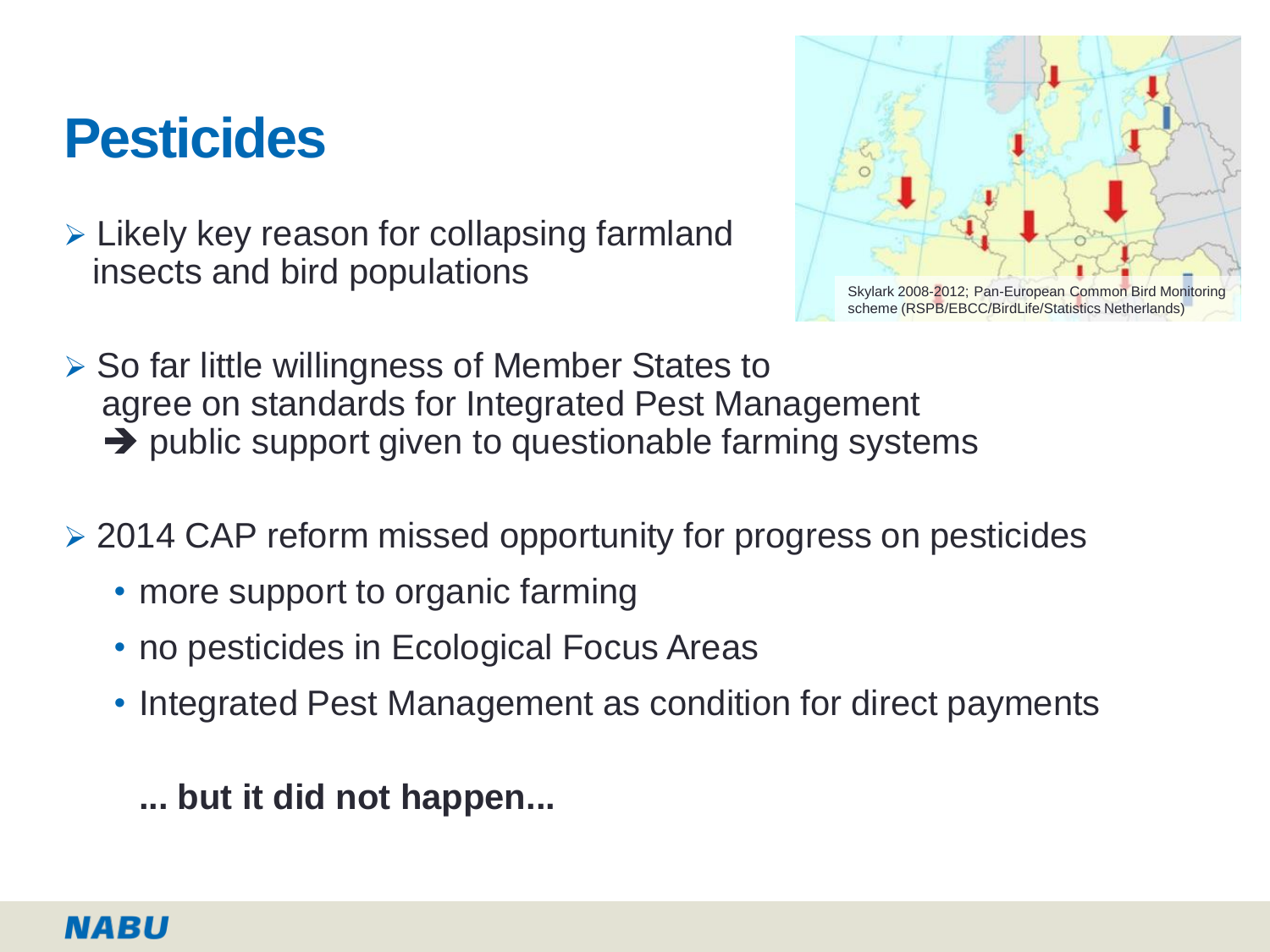# **Silver lining**

• Little Bustard almost gone from Western France by 2008 ( - 98%), due to agricultural intensification and resulting food shortage for chicks



- LIFE project RENF TETRAX of LPO/BirdLife France, designing three targeted agri-environment schemes:
	- $\triangleright$  growing of alfalfa and grassland (food and nesting habitat)
	- $\triangleright$  delayed harvesting date (to allow chicks time to fledge)
	- $\triangleright$  no application of pesticides.
- RESULT: Population in key site from 6 to 30 males (2003-2009)
- HOWEVER: Area of the measures far too low (69 ha), decline continues outside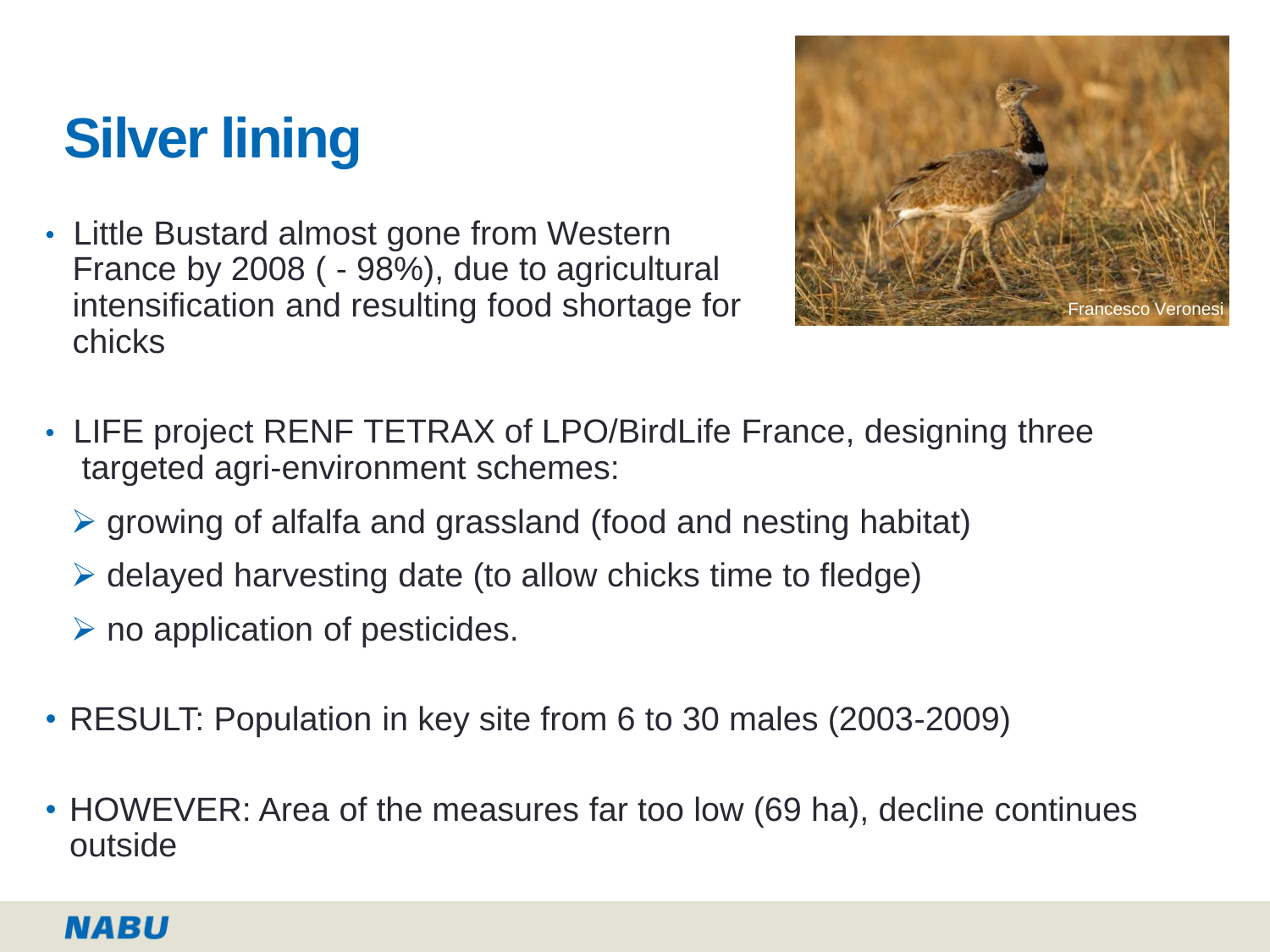## **What can we still do before 2020?**

The **CAP system is broken**, it will not be properly fixed before 2020;

 Use forthcoming policy reviews for **most urgent corrections (**e.g. EFA to 7% and for all farms)

 Halt destruction and ensure restoration of **environmentally important grasslands** through the enforcement of relevant CAP rules and the Birds and Habitats Directives

Invest more in **targeted Rural Development measures**

 Increase **implementation and enforcement of nature laws** and CAP related provisions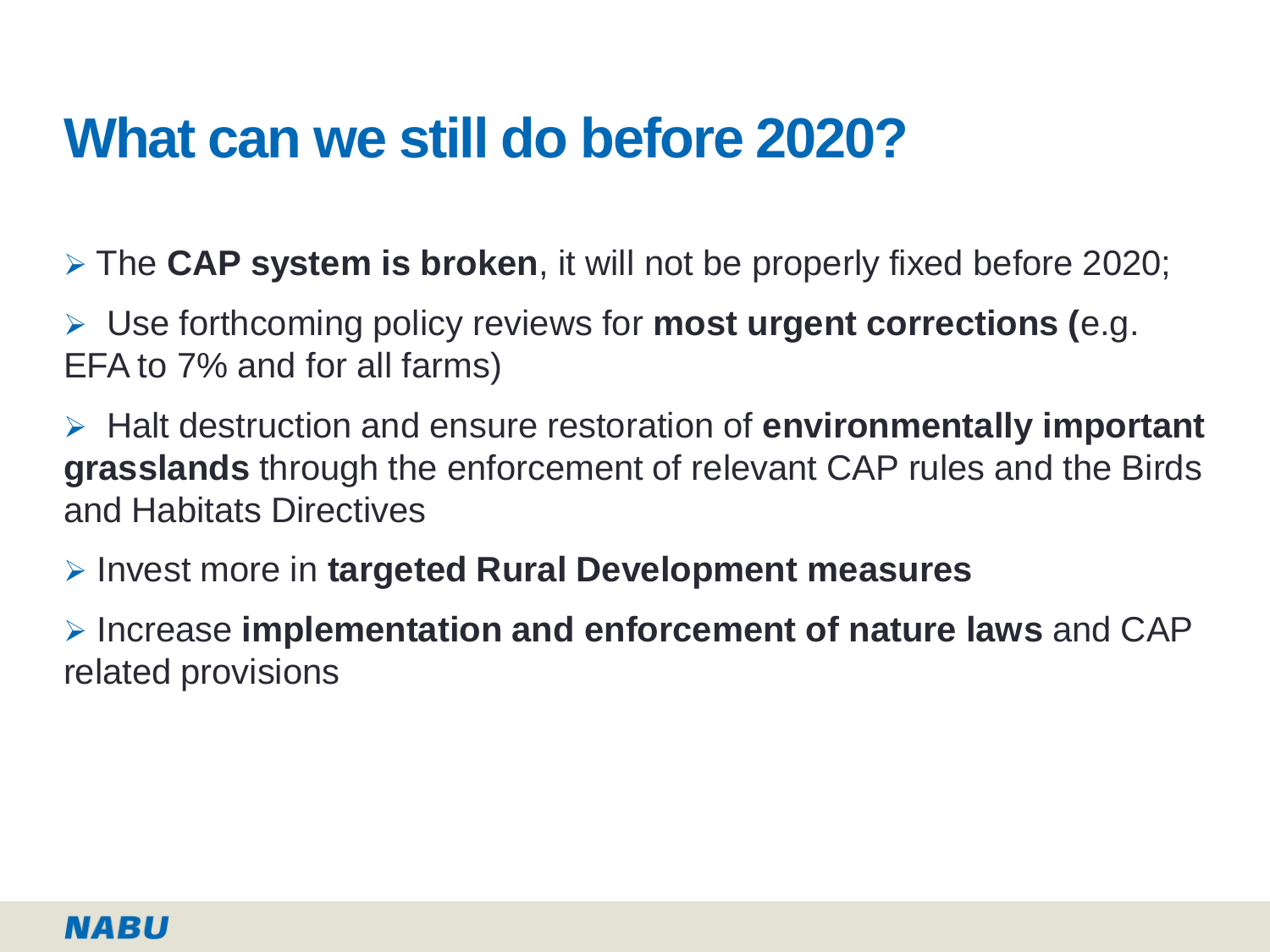## **How to prepare for the next reform?**

 $\triangleright$  The 2020 reform of the CAP must mark the end of wasteful, untargeted and damaging payments.

 $\triangleright$  A new policy must be developed that delivers genuine public benefits in return for public money. An honest policy targeting the conservation of farmland biodiversity must urgently be developed.

Financing of biodiversity action must be radically reformed

### *Two NABU/BirdLife Germany models*

- **Dedicated EU finance instrument** for biodiversity and ecosystem action (financed from Pillar 1; Merge or rest Pillar 1 and 2)
- OR: **Shared management** of related EU funds with environmental authorities